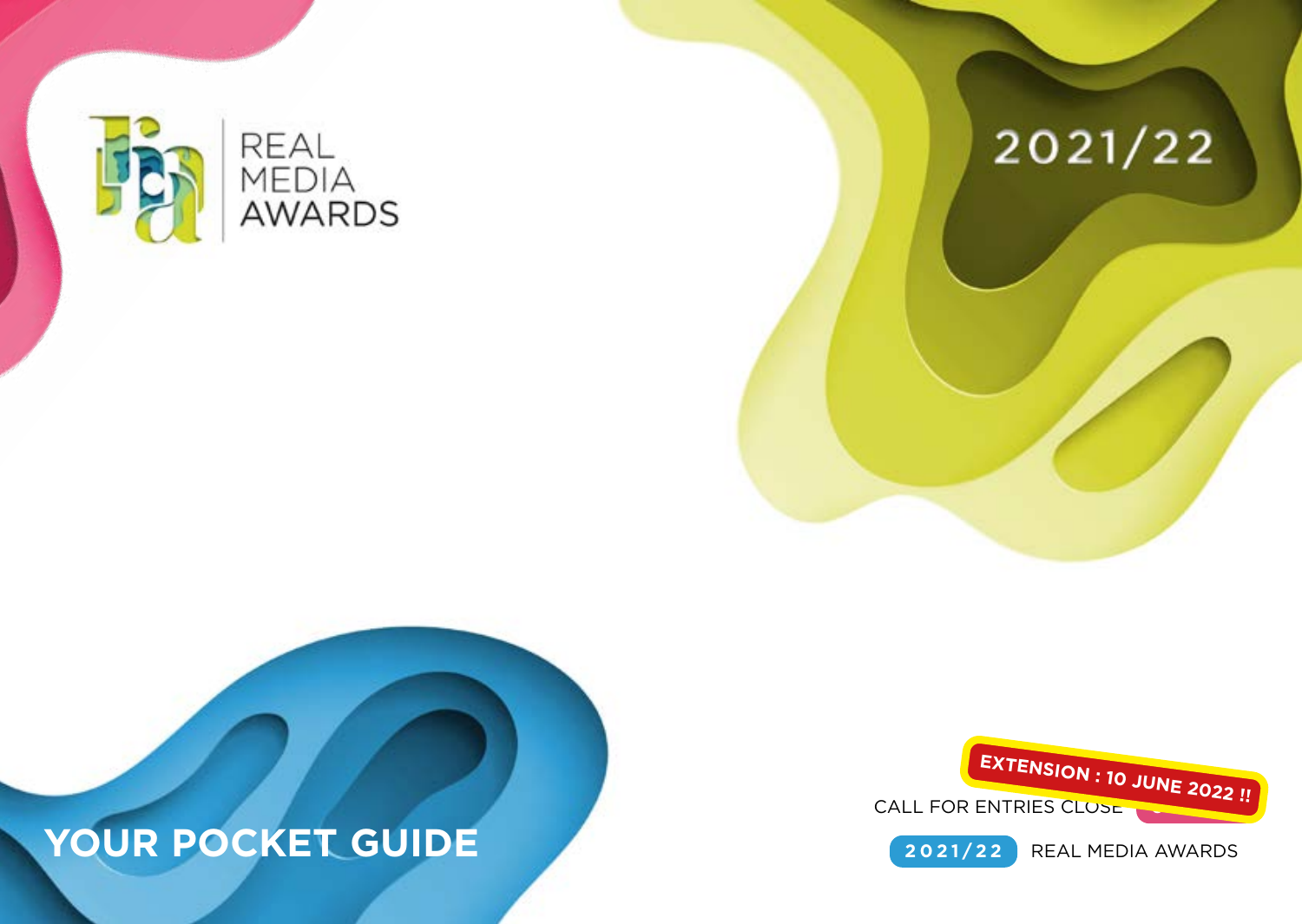# **WELCOME TO THE REAL MEDIA AWARDS**

## **Welcome to our Call for Entries for the 2021/22 Real Media Awards.**

Despite the challenges of recent times the horizon ahead delivers with greater certainty, so it's time to turn our attention to the Real Media Awards that we have all missed so much.

We have an exciting Awards Program this year, jam packed with opportunities to celebrate your achievements from the year that was COVID, and 2022.

New categories reflect our growing and evolving media sector, whilst retaining the strong performing traditional channels. New categories include, Publishing, Mail and Digital.

Agency of the Year is up for grabs again as a Major Award. Agencies can submit entries demonstrating their retail marketing excellence, to be judged by leading Retail CMOs across the country. What an opportunity for all of you, large or small, through the line or bespoke we have seen quality work win every year since we've introduced this category.

Other crowd favourite categories include Point of Sale, Mail, Magazines and Excellence in Craft.

So please make sure you work through your entire portfolio to ensure each and every entry is your best foot forward to win. Include new campaigns, expanded channels, new projects and more to ensure your hard work through weeks of lockdowns is recognised!

Remember, companies that nominate an Awards Champion to co-ordinate entries ensure you place yourselves in the best position for success.

We've got plenty tips herewith to make it easier for you and we look forward to having the best awards entries ever for 2021/22.

Don't hesitate to reach out, Phillip and the Awards Team are here to help, in any way we can. No question is a silly question. So, no time to waste, let's get started on creating a fantastic Awards program and Gala for 2021/22.

**KEY DATES**

## E 2022 **EXTENSION : 10 JUNE 2022 !!**<br>REININGS

#### **CALL FOR ENTRIES**

- Monday 4 October 2021: Entries opened.
- Tuesday 31 May 2022: Entries close.

#### **JUDGING**

- Monday 13 June 2022: Judging commences in Melbourne.
- Monday 20 June 2022: Judging commences in Sydney.
- Monday 27 June 2022: Online Judging closes.

#### **FINALIST**

• Wednesday 29 June 2022: Finalists Announced.

#### **EVENT PREPARATION**

• Monday 4 July 2022: Event Ticketing & Preparation.

#### **GALA**

• Gala Event, Location + Date To be advised.

**Are you interested in Judging? Please contact Phillip via phillip@thermc.com.au** 

**Finalists Announced!**



**Much to do. Get ready!**

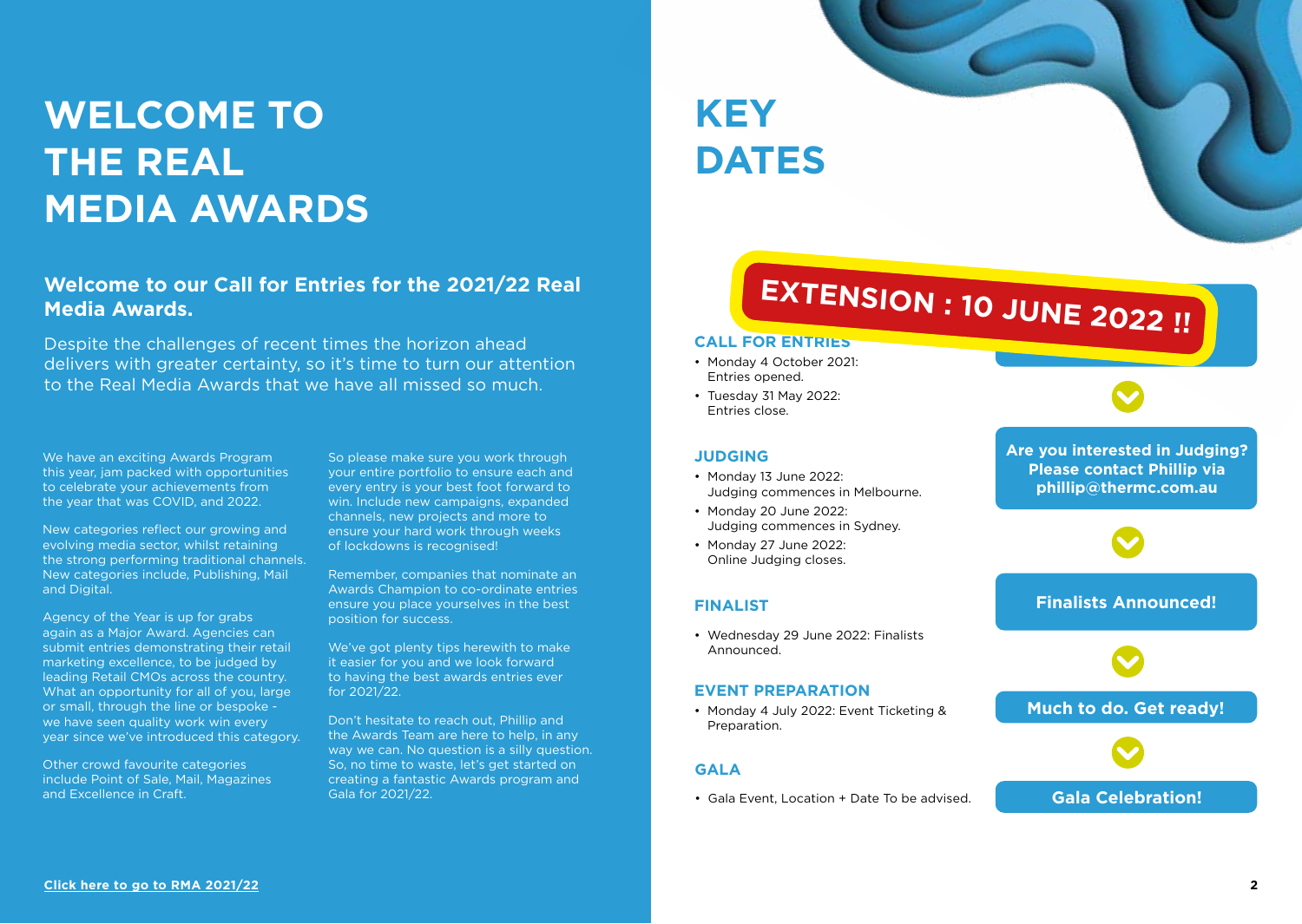## **TAKE 5 Key tips to becoming the bestest ever AWARDS CHAMPION!**

## Hello, hello

**1**

**4**

**5**

Ring, email or sky-write to our fearless Awards Leader – Phillip Mariette or Phil. He collects pens and restaurant tips so can be bribed with promotional merchandise.

**Phil Mariette | 0419 308 013 | phillip@thermc.com.au**

## Get in the KNOW!

**2** The Awards Team can prepare insights into which categories will be most applicable for your entry. If you have not entered before, simply give us a ring and we'll happily provide assistance. We want you to be fully informed to ensure none of your clients miss out on the important night of nights.

## Register yourself and become an expert

Register and familiarise yourself with the online Awards Portal. It is user friendly and intuitive, lots of options to replicate entries so you don't need to double up.

# **3 [Click here to go to Awards Entry Portal](https://realmediaawards.awardsplatform.com/)**

## The pointy end

Members and Agencies can pay for entries via credit card or direct bank transfer. Tables are invoiced direct and must be paid prior to the event – no free dinners we're afraid! Work with your internal teams and let the Awards Team know exactly how you want your invoicing to be prepared. We will consolidate and manage for you. Please let us know early so we can ensure we are collecting the data correctly from the very first entry and table order. Talk to us for tips.

## Reconnaissance

Embrace your inner 007 and find best projects to enter. Some clients simply LOVE awards, others need corporate approval. Work through your standout projects and then determine how best to enter. If it becomes too hard, often these entries are left behind. Do the recon first and make the process fun. The Awards Team can also help with letting you know if you or your client entered last year – we are only a phone call away.

## **TAKE 5 Key tips to becoming the bestest ever AWARDS REPRESENTATIVE!**

## **Hello, hello**

**1**

**2**

**3**

**5**

Ring, email or sky-write to our amazing Awards Event Specialist – Isha Rathee. She's the detail queen, Awards Portal aficionado and in truth, the heavy lifter of the Team. She's here to help and happy to do so:

**Isha Rathee | +61 418 964 822 | isha@thermc.com.au**

## **Register yourself and become an expert**

Register and familiarise yourself with the online Awards Portal. It is user friendly and intuitive, lots of options to replicate entries so you don't need to double up. Go to:

**www.realmediaawards.awardsplatform.com**

## **Get engaged young**

Engage your clients early! Meet with them, sit down with the categories list and work through all their wonderful pieces which can be submitted. Once you've pulled together your short list, let your clients know what you need – 2x hard copies of the entry, 2x hi res images of the cover, correct information (remember this is going to be printed in the Winners Book and on Trophies – make sure it's correct to avoid disappointments). Also bring the personality and passion. Your clients, your team, your colleagues and you have worked with passion in delivering excellence – bring your sweat and tears to the table.

## **Fact or Fiction?**

Statistics, facts and percentages give your story credibility. If you can sprinkle your entries with evidence to back up your story, Judges will score you higher.

# **Save the date 4**

Ridiculous I know, however you'd be surprised… Let your clients know to Save the Date and lock it in for yourself. The Awards Team can send you the Save the Date PDF and Postcard artwork to send out to your clients. Tell them to bring their party shoes!

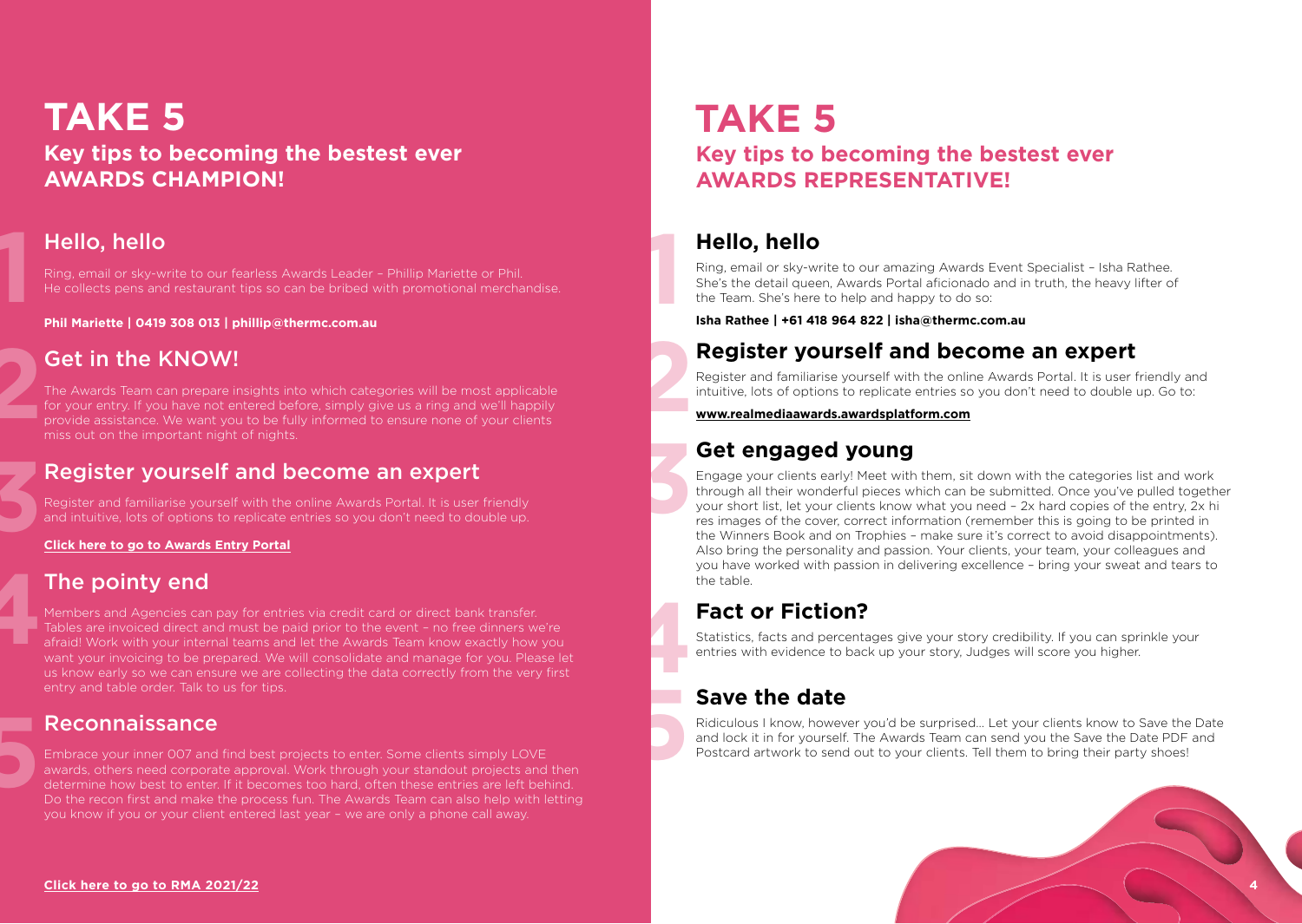# **TOP 3 TIPS**



# **It's Story Time!**

We all loved Playschool and now it's your turn. Judges love a story – how did this project or campaign develop, what was the purpose, what was achieved. Take them on a journey – our most successful entries achieved this, time and time again last year.



## **Colour Me This**

An image speaks a thousand words. Images of your entry covers or campaigns should be hi-res and interesting. These will be published in our Winners Book and kept for years to come – they are even archived in the State Library of Victoria and National Libraries of Australia (true!). The more beautiful the better!



## **Press Submit**

It seems simple, however you'd be surprised how many entrants are disappointed they didn't win and we find out they didn't press SUBMIT. Get your information in, check your details are correct and press the green button and SUBMIT.

# **CATEGORIES**

#### **MAJOR AWARDS**

- BOY Brand of the Year
- POY Publisher of the Year
- ROY Retailer of the Year
- AOY Agency of the Year
- JC Judges Choice
- BED Best Emerging Designer
- BET Best Emerging Talent

#### **HOME**

- H1 Kitchenware & Home Interiors
- H2 Furniture, Bedding & Manchester
- H3 Whitegoods, Electricals, Electronics & Entertainment
- H4 Home Improvement/Repairs/ Hardware

#### **FASHION**

- F1 Women & Men's Apparel
- F2 General Shoes, Swimwear, Mixed Apparel
- F3 Children's Toys & Apparel

#### **COSMETICS AND PHARMACY**

- C1 Cosmetics/Skincare
- C2 General Pharmacy/Health & Wellbeing

#### **RECREATION AND LEISURE**

REC1 Sports and Fitness

REC2 Camping, Outdoor Goods & Miscellaneous

#### **B2C**

- B1 Telecommunications
- B2 Real Estate & Property
- B3 Automotive Vehicles & Parts
- B4 Tourism, Education & Government
- B5 Office Supplies & Product Guides

#### **RETAILERS**

- R1 Supermarkets
- R2 Liquor
- R3 Chain/Department Stores
- R4 Specialty Retailers Jewellery, Books, Fabrics, Eyewear, Cuisine
- R5 Shopping Centres
- R6 Online Retailers
- R7 Point of Sale & In Store Display

#### **MAIL NEW**

- M1 Campaigns over 100,000 units
- M2 Campaigns under 100,000 units

### **PUBLISHING NEW**

- P1 Magazines
- P2 Books

### **DIGITAL NEW**

- D1 Publications
- D<sub>2</sub> Campaigns

#### **EXCELLENT IN CRAFT**

- E1 Creative Design & Execution
- E2 Best in Class
- E3 Corporate Social Responsibility Diversity, Environment, Community
- E4 Campaign Series Multi-channel
- E5 Packaging and Labels

#### **NEW ZEALAND NEW**

- NZ1 Home
- NZ2 Fashion
- NZ3 Cosmetics & Pharmacy
- NZ4 Recreation & Leisure
- NZ5 B2C
- NZ6 Retailers
- NZ7 Campaign Series Multi-Channel

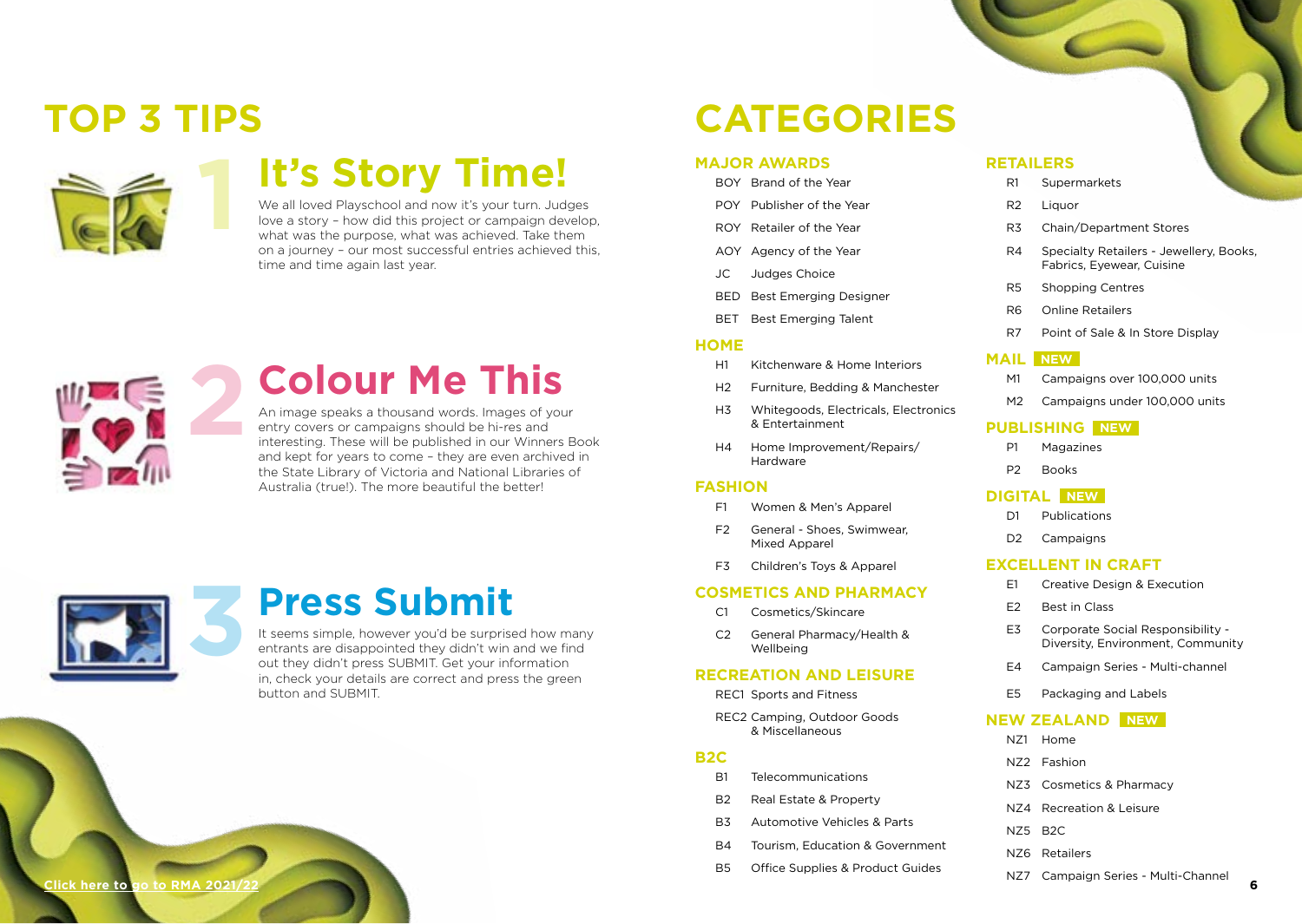# **NEW CATEGORIES**

**There are lots of newbies and of course this means more winning opportunities for your clients, teams and yourself to demonstrate your winning year.**

## **MAIL**

Both Mail categories are for addressed mail distributed through a registered postal service, for example, Australia Post or NZ Post. Let's remember addressed mail can include all manner of Business Mail products, if it's addressed and goes in the letterbox, it's eligible. With loyalty programs being delivered direct, magazines and catalogues via subscription and promotional pieces to consumers growing, the Mail category will appeal to many. If you're an expert that produces great work, that uses the mail channel, this is your chance to submit your work and become a Mail Winner!

### **DIGITAL**

Digital and print are a beautiful marriage, working side by side in a complimentary style to optimise reach and return on investment.

This year, the Digital category has been added to celebrate the strength of digital across our retail and brand marketing campaigns. The two categories cover Publications, digital catalogues, look-books, magazines and more. With a surge in home-shopping over the past two years, these works will show excellence in reach and engagement.

The second award across the Digital category is Campaigns, moving from Publications into more specific or targeted campaigns to create an immediate response, sales acquisition or sign-up. From EDMs, to socials, video and more. This Award will assess reach and results showcasing your skills and talent in bringing your campaign to life.

### **PUBLISHING**

Publishing remains the strong performer it has under Media Brands, however two Awards this year under the rightly named Publishing category – Magazines and Books.

Magazines is all things magazines – custom, trade and consumer. If your magazine has the strongest advertising capabilities and brand enhancement or positioning it should be entered in this category. Stand out amongst the best and let your masthead, content and advertising strategies shine.

Books are enjoying a massive growth period and why not, we all love our cosy moment, switching off and curling up with our favourite book. Fact or fiction, cookbooks, educational journals and more. Celebrate the world of Book Publishing and enter your category here. Why choose the cover art? Why the Bindery? Styling, photography and more. Tell us the story of your story, strategy and quality will be assessed to celebrate the winning entry in this Award.



### **AGENCY OF THE YEAR**

This is now a direct entry Major Award. That means agencies, big and small, above, below and through the line are all able to enter directly to demonstrate their retail marketing excellence.

**These entries will be judged virtually by leading Retail Chief Marketing Officers and Marketing leaders across the country**. What an opportunity for agencies working this space!

Judges will be looking for strong brand insight, outcome focused rationale and approach as well as originality and interesting executions, both in terms of channels and creative work.

#### **Weighting is as follows:**

- **1. Commitment to achieving Retailer/Brand/Campaign Objectives = 20%**
- **2. Strategy and execution including creative innovation and or other divisions demonstrating excellence = 40%**
- **3. Results/Outcome/Achievements = 40%**

Submissions are to be submitted in digital form with **no more than 800-words** addressing the above criteria.

Judges will look for executions that are innovative, bold and out of the box.

Include details of where the campaign may have provided measured ROI. Include visual aids to communicate documented summary.

Showreels, artwork, visual language, media channel selection and strategic thinking are all part of the story.

#### **Entries are \$500.00 per entry plus GST.**

For more information or should you require assistance in pulling your entries for Agency of the Year together, please contact Phil on **+61 419 308 013** or **phillip@thermc.com.au**.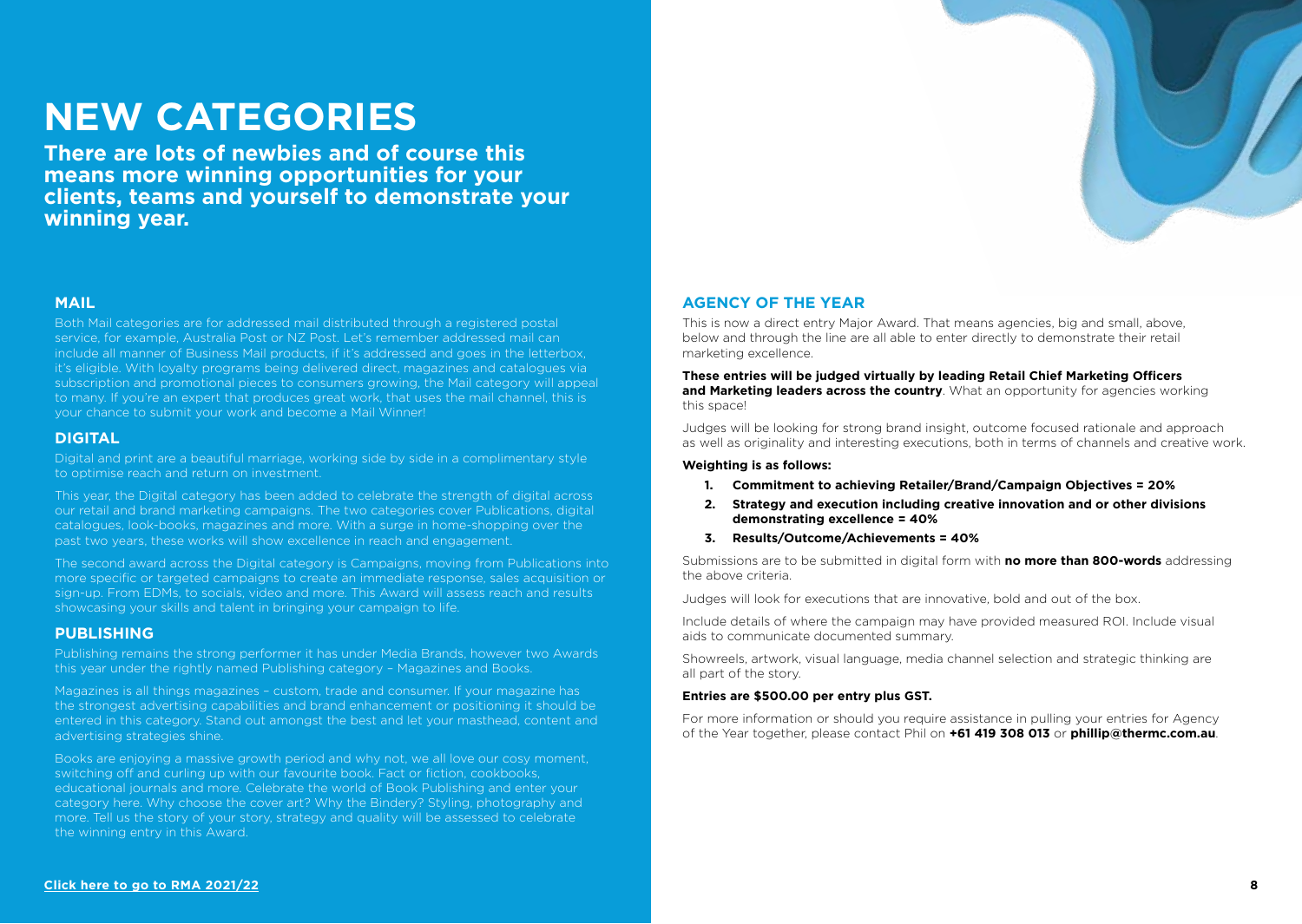# **HOW TO SUBMIT YOUR 2022 APPLICATION**



## **VISIT THE 2022 REAL MEDIA AWARDS FOR ALL INFORMATION:**

## **[Click here to go to Awards Entry Portal](https://realmediaawards.awardsplatform.com/)**

## **Account Verification:**

• An email will be sent to confirm your account to login.

**Note: If you do not receive an email please contact the Awards team at (03) 9421 2206 or awards@thermc.com.au.**

## **Entries:**

• You may edit your entry after submitting, up until the entry deadline:

 $\mathbf{y} = \mathbf{y}$  fusting a copy of  $\mathbf{y} = \mathbf{y}$ change the category. **EXTENSION : 10 JUNE 2022 !!Cart:**

• Multiple entries can be added to one cart.

Friday 31st May 21st May 21st May 21st May 21st May 21st May 21st May 21st May 21st May 21st May 21st May 21st

- Entry fees may be paid by via invoice or credit card.
- If paying by credit card, payment must be made online at time of completing submissions.
- If your submissions have not been paid for at the close of entry they may not be included for judging.

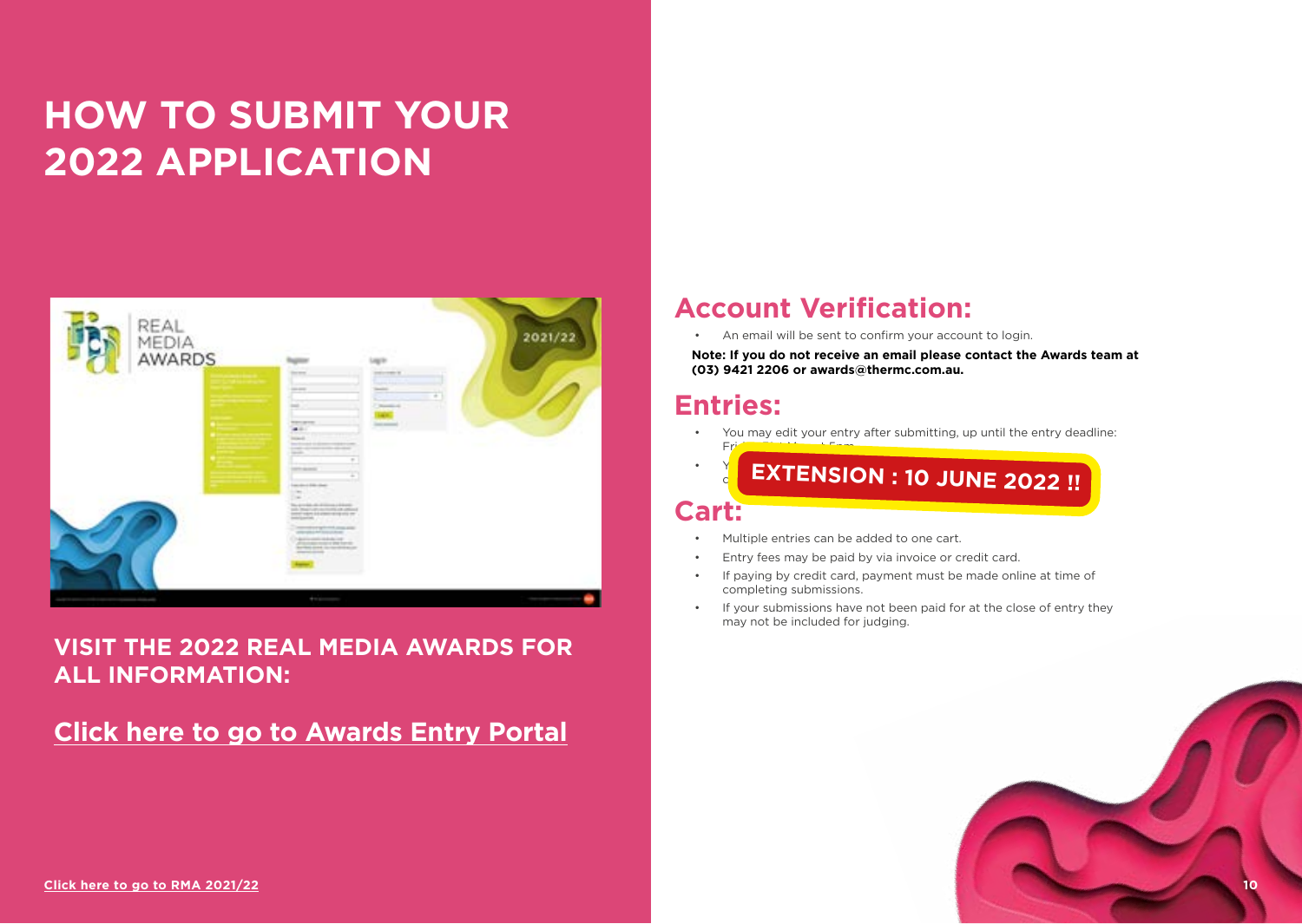# **WHAT ARE THE JUDGES LOOKING FOR?**

### **TIP: Judges will be placing an emphasis on Effectiveness.**

## **Role of the Entry**

- From the first interpretation, is the publication/campaign logical to the Brand, Category, Target Audience and Objectives?
- Does the publication/campaign clearly indicate what the publication/campaign is promoting?

## **Audience**

- Does the publication/campaign reflect and appeal to the targeted audience?
- Does the publication/campaign offer an incentive, promotion, special or voucher that connects with the targeted audience? Please note: This may be an aspirational incentive and not always a literal suggestion or offer.
- Does the distribution method and zoning make logical sense to reach the targeted audience?

## **Target Objective**

- Does the publication/campaign deliver in a logical manner to its identified Target Objective?
- Does the Distribution range make logical sense to the identified Target Objective or Audience?
- Does the quantity produced and distributed meet the Targeted Objective of the publication/campaign?
- Does the paper, ink and general production of the publication/campaign meet the Targeted Objectives?

## **Layout, Design & Art Direction**

- Does the layout live up to the promise of the cover and lead the reader through the publication/campaign effortlessly?
- Is the publication/campaign easy to follow?
- Are the prices, copy and pictures sensibly positioned and sufficiently sized?
- Are the images and fonts sufficient enough for the reader to identify with the product or promotion?
- Is the copywriting appropriate and work within the design?

## **Innovation & Effectiveness**

- Does the publication/campaign have an x-factor that makes it unique or memorable?
- Does the publication/campaign meet the specific credentials relating to the category?
- Does the publication/campaign clearly and succinctly summarise the effectiveness credentials?

**Note: The above evaluation categories are from the general judging form. Other judging forms apply when required and are highlighted in the Awards Force entry platform.**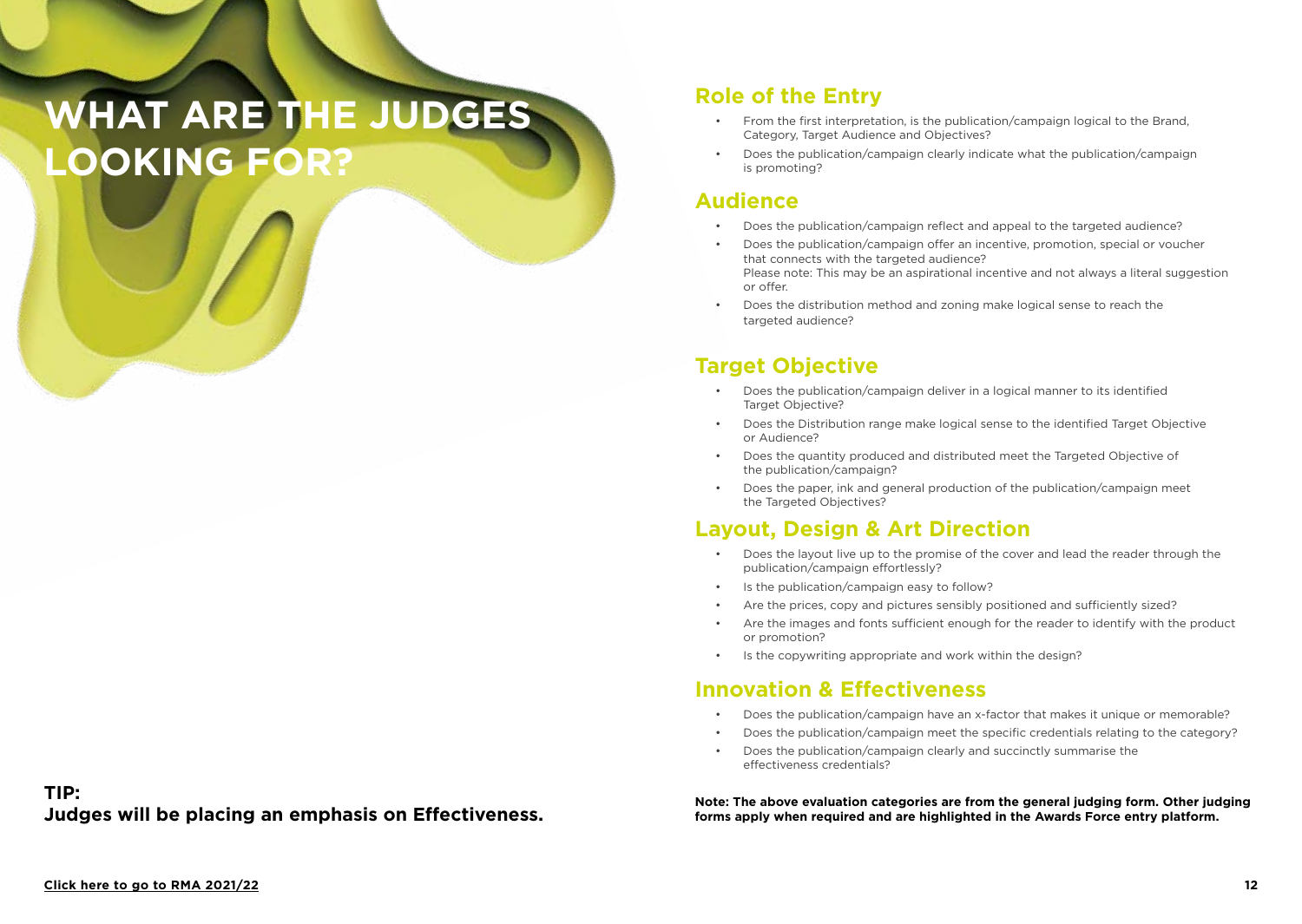# **ENTRY DETAILS**

| Cabagary                                                                     |   | Our hames are our castles and this sategory prevides the apportunity to                                                                             |  |  |
|------------------------------------------------------------------------------|---|-----------------------------------------------------------------------------------------------------------------------------------------------------|--|--|
| <b>Bit Frigative</b>                                                         | ٠ | demonstrate your success in promoting a growing and dynamic retail<br>tector.                                                                       |  |  |
| Whitagoods, Electricals and Huma Entertainment                               | ٤ | From food processors to bed lines, direng tables to washing machines,<br>carpets to harnwers. If your products are in or around the home then this. |  |  |
| Entry Title (Eg: Brand X / Easter 2020). This is how we refer to your entry. |   | samegery is for you.                                                                                                                                |  |  |
| Test Entry #1                                                                |   |                                                                                                                                                     |  |  |
|                                                                              |   |                                                                                                                                                     |  |  |
| Publication Company or Brand                                                 |   | Provide the name of the publication brand or product.                                                                                               |  |  |
| Test Extry #1                                                                |   | NB: This may be different to the company submitting the entry.                                                                                      |  |  |
| <b>Publication Name</b>                                                      |   | Provide the name of this particular publication.                                                                                                    |  |  |
|                                                                              |   | Nil: This will be the name presented in the Winners book and all Awards<br>collateral should the entry be a finalist.                               |  |  |

**Ensure all information in your application is detailed and complete as this will be included in the Awards Winners Book should your entry be successful.**

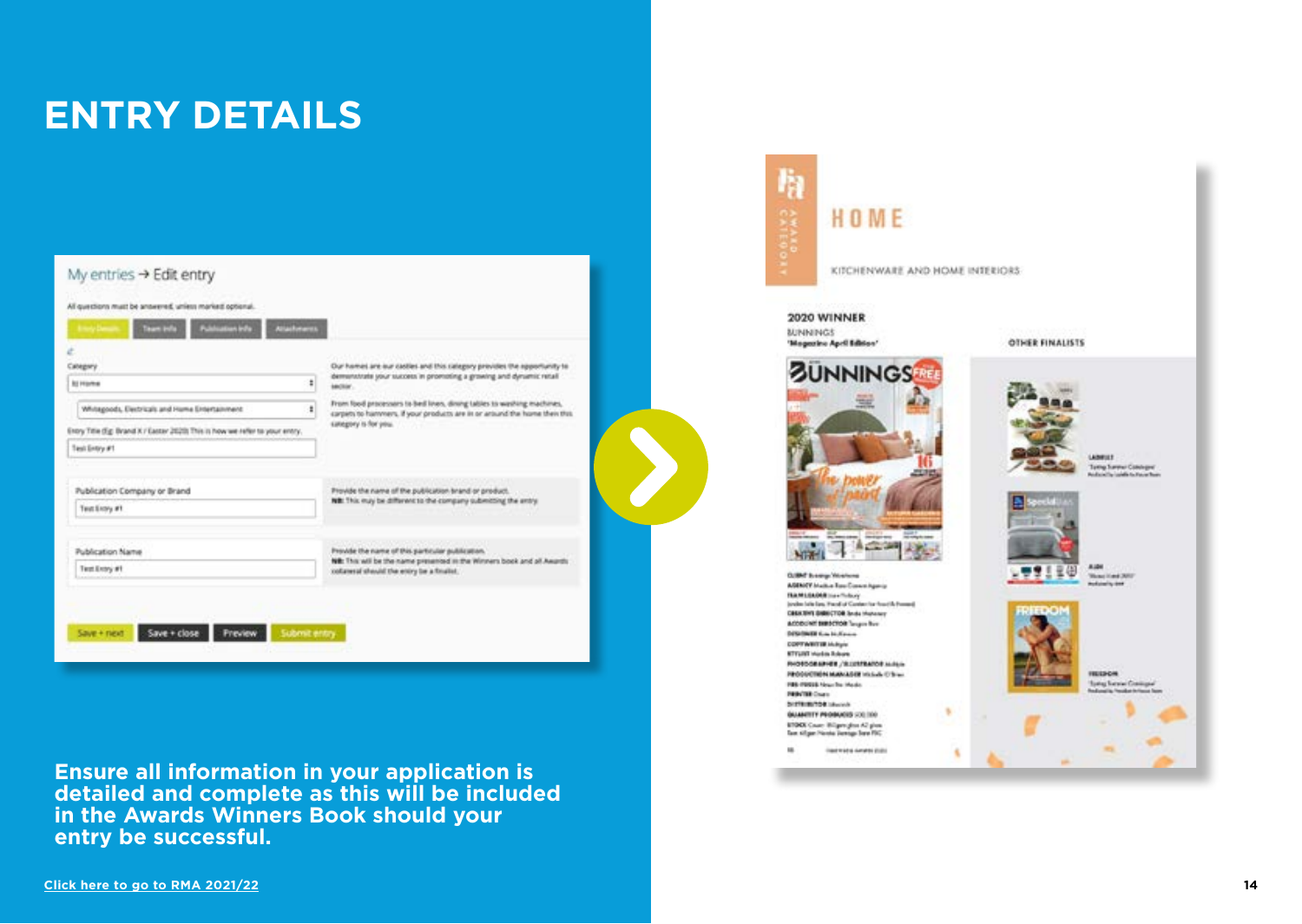# **ENTRY SUBMISSION**

|                                   | Q Search list |                   |                           |                                                    |                 |                       | Advanced |
|-----------------------------------|---------------|-------------------|---------------------------|----------------------------------------------------|-----------------|-----------------------|----------|
|                                   | My entries    |                   |                           | Active season (Real Media Awards 2020) - Current - |                 |                       |          |
|                                   | Start entry   | far her heart     |                           |                                                    |                 |                       |          |
|                                   |               |                   |                           |                                                    |                 |                       |          |
|                                   |               |                   |                           |                                                    |                 | Displaying 1 - 1 of 1 |          |
| <b>COL</b><br>$\mathbb{H}$<br>سيد | $\frac{1}{2}$ | 4 Entry           | # Chapter                 | # Category                                         | Status          | . 0 Updated           |          |
| a.                                | 3316<br>H3    | Test:<br>Entry #1 | Real Media<br>Awards 2020 | Whitegoods, Electricals and<br>Home Dobritanment   | in<br>progress. | 2 minutes<br>ago      |          |
|                                   |               | navan             |                           |                                                    |                 |                       |          |
|                                   |               |                   |                           |                                                    |                 |                       |          |
|                                   |               |                   |                           |                                                    |                 |                       |          |
|                                   |               |                   |                           |                                                    |                 |                       |          |

**Once you have finalised your entry and submitted your payment (invoice or credit card) please print two (2) copies of your entry PDF found in 'My Entries'.**





### **Real Media Awards (Real Media Awards 2019)** 2951-B4 Tourism, Education and Government Strathcona Baptist Girls Grammar / Strathcourier Statistics Strattcoatter General General Contract General General General General General General General Gene<br>Vol 1 2019

| GKgzxlpA |
|----------|

| Entrant details              |                                  |  |  |  |
|------------------------------|----------------------------------|--|--|--|
| subscribe to eNews           | Yes                              |  |  |  |
| Entry details                |                                  |  |  |  |
|                              |                                  |  |  |  |
| Publication Company or Brand | Strathcona Baptist Girls Grammar |  |  |  |
| <b>Publication Name</b>      | Strathcourier Vol 1 2019         |  |  |  |
| Creative Agency              | Stella Dean Creative             |  |  |  |
| Team Leader                  | Petalyn Walker                   |  |  |  |
| Creative Director            | Petalyn Walker                   |  |  |  |
| Account Director             | Marion Cape                      |  |  |  |
| Designer                     | Meisha Reynolds                  |  |  |  |
| Copywriter                   | Marion Cape                      |  |  |  |
| Stylist                      | Marion Cape                      |  |  |  |
| Photographer/Illustrator     | Joe Vittorio                     |  |  |  |
| Production Manager           | Petalyn Walker                   |  |  |  |
| Pre-Press Company/Person     | Steve Morgan                     |  |  |  |
| Printer                      | <b>AM:PM Communications</b>      |  |  |  |
|                              |                                  |  |  |  |
| 1 of 3                       |                                  |  |  |  |

**Include this PDF with the two (2) physical copies of the publication/ campaign sent to the Awards Team for judging.**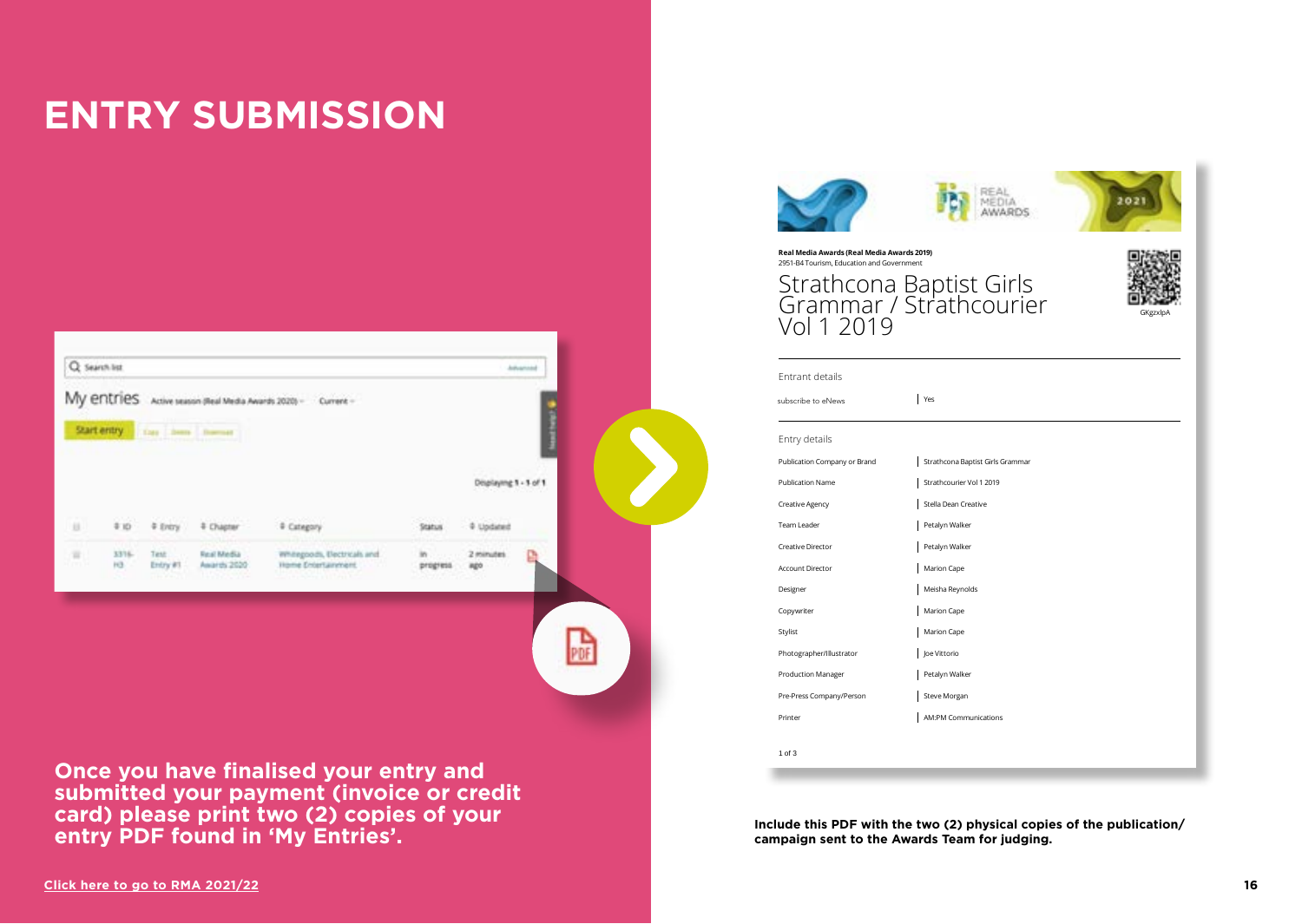# **ENTRY CHECKLIST**

## **Read through our entry checklist to give yourself the best chances to win!**

### **FLICK THROUGH THE CATEGORIES LIST AND RULES OF ENTRY**

• Don't miss out on Agency of the Year, Media Brand Advertiser of the Year and Media Brands categories!

### **GET REGISTERED!**

• Register at realmediaawards.awardsplatform.com

### **ENGAGE YOUR CLIENTS**

• Go through the categories list and work through all their wonderful pieces which can be submitted

### **RECONNAISSANCE**

- Tell the story behind the work and pull together statistics and facts to back up your work
- Meet with your clients to get your entry details, team info and publication info right

### **TRIPLE-CHECK ALL ENTRY DETAILS**

• Remember this is going to be printed in the Winners Booklet and on Trophies!

## **ATTACH A HI-RES IMAGE OF THE COVER FOR ALL ENTRIES**

### **SUBMIT & PAY FOR ENTRIES**

- Press the green button and SUBMIT ENTRY
- Pay for entries either by invoice or credit; multiple entries can be added to be one cart.

## **POST X2 HARD COPIES OF EACH ENTRY**

- Post x2 hard copies of the publication for each entry with its entry form attached and send to Suite 6, 151 Barkly Avenue, Richmond VIC 3121 Australia
- Remember that 1 entry  $= x2$  hard copies, even if the same entry is submitted in multiple categories.

**Ring, email or sky-write to our Awards Team at 03 9421 2206 or awards@thermc.com.au**